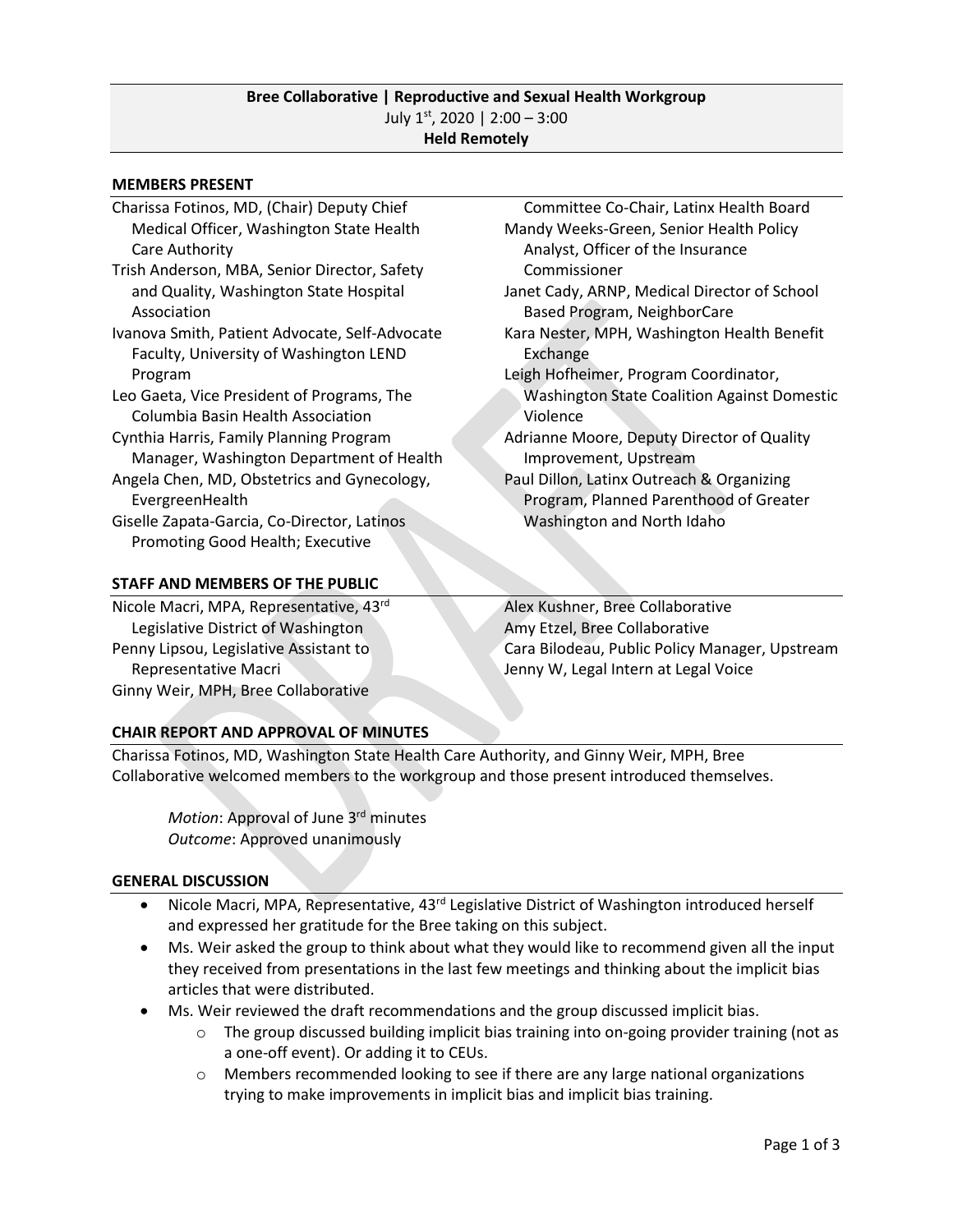- A member suggested that the workgroup think about cultural humility not from the point of view of the individual, but from the point of view of systems.
	- $\circ$  How to incentivize recruitment from marginalized communities for clinic jobs? Adrianne Moore, Deputy Director of Quality Improvement, Upstream, said she would commit to thinking with the state about how to offer further recommendations here.
- Ivanova Smith, Patient Advocate, Self-Advocate Faculty, University of Washington LEND Program, asked about recommending a scholarship to cover childbirth and asked if it would be possible to make childbirth universally supported.
	- $\circ$  The group agreed that they can make recommendations around cost (without giving a specific price); they can ask for better coverage.
- Ms. Weir: it is hard to incentivize areas that fall outside of FFS structure; so it is hard to incentivize clinics to do cultural humility work. Are there outcome/value metrics that can be measured?
	- $\circ$  Dr. Fotinos said that there is a push in Medicare and other places to understand how social determinants affect health and what can be changed in the payment and delivery of care to account for the impacts of SDOH.
		- She said she was wary of mandating more CME because providers are already feeling burdened with CME and could lead to backlash.
- Trish Anderson, MBA, Senior Director, Safety and Quality, Washington State Hospital Association, mentioned that WSHA have been working to help hospitals set up systems that support patients using the REAL system to make point of care supports for patients throughout the delivery system. They are doing this instead of just training one group of providers.
- Paul Dillon, Latinx Outreach & Organizing Program, Planned Parenthood of Greater Washington and North Idaho, discussed the need for EHRs to reflect policies—like having diverse gender pronouns. EHRs are not usually built to do this and EHRs companies will often push back. Would be great to recommend that EHRs need to work on how they collect and display information.
	- $\circ$  Group agreed that it wants to recommend patient-centered standards for EHRs in the state.
	- $\circ$  It would be helpful for the state to send a request to the EHRs to be better in some of these areas. Group also mentioned EOB suppression.

**Action Item:** Mr. Dillon to draft a written wish list of changes for EHRs.

- How can a system make sure that cultural humility is a value? It is hard to find something that is a measurable outcome.
	- $\circ$  One possibility is "service commitments" that outline how staff, as an aspiration, want to interact with each other and with patients. Janet Cady, ARNP, Medical Director of School Based Program, NeighborCare to share some example with the group.
		- Ms. Cady also discussed school-based care—NeighborCare is trying to encourage care providers to get to know patients and find out what they are trying to get out of their care.
		- Another possibility would be to implement patient satisfaction surveys.
- The group discussed recommending trauma-informed care education and curriculum to medical schools.
- In terms of implicit bias training, the group reiterated that there is a lack of metrics for outcomes measurement. It may be important for the group to give examples of how a lack of cultural information and humility negatively impacts patients.